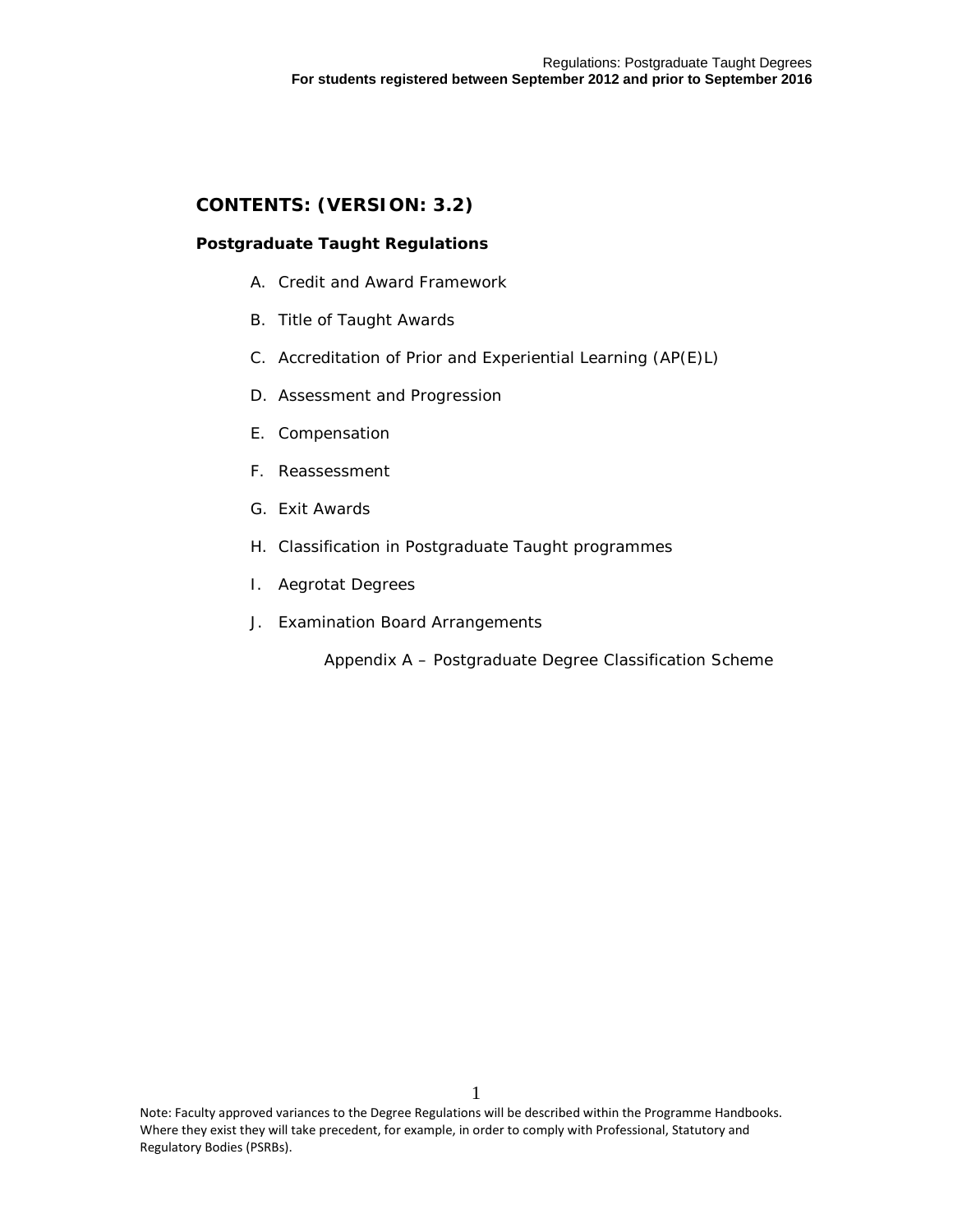### **REGULATIONS**

#### **A. Credit and Award Framework**

1. All awards of the University of Manchester will be given on the basis of the accumulation of credit as mapped out in table 1. This table is based on the credit/awards and levels required by the national Framework of Higher Education Qualifications (FHEQ):

| Table 1: Credit and Postgraduate Award framework: |
|---------------------------------------------------|
|---------------------------------------------------|

| Name of Award                                          | Minimum<br>credit for the<br>award | <b>ECTS</b> | Minimum credits at<br>the level of<br>qualification | <b>ECTS</b> | <b>FHEQ level</b> |
|--------------------------------------------------------|------------------------------------|-------------|-----------------------------------------------------|-------------|-------------------|
| Masters (2<br>Year)                                    | 360                                | 180         | 240                                                 | 120         | $\overline{7}$    |
| Masters (1<br>Year)                                    | 180                                | 90          | 150                                                 | 75          | $\overline{7}$    |
| Postgraduate<br>Diploma                                | 120                                | 60          | 90                                                  | 45          | $\overline{7}$    |
| Postgraduate<br>Certificate                            | 60                                 | 30          | 40                                                  | 20          | $\overline{7}$    |
| Post Graduate<br>Certificate in<br>Education<br>(PGCE) | 60                                 | 30          | 40                                                  | 20          | $\overline{7}$    |

*Note 1: the table refers to the levels as defined in the FHEQ. It may be of assistance to the reader to understand that Level 7 of the FHEQ relates to a Masters programme.*

*Note 2: One ECTS (European Credit Transfer System) is equivalent to two UK credits.*

- 2. All students who exit prior to completion of the programme on which they registered will receive an exit award if they have achieved the appropriate amount of credit in accordance with that award, as specified in table 1, within 5 years of their initial registration.
- 3. A student must achieve the minimum amount of credit at the level of the qualification in accordance with table 1. However, (subject to the programme requirements) students can take credit at a higher or lower level in order to achieve the minimum credit for the award.

 $\mathcal{D}_{\mathcal{L}}$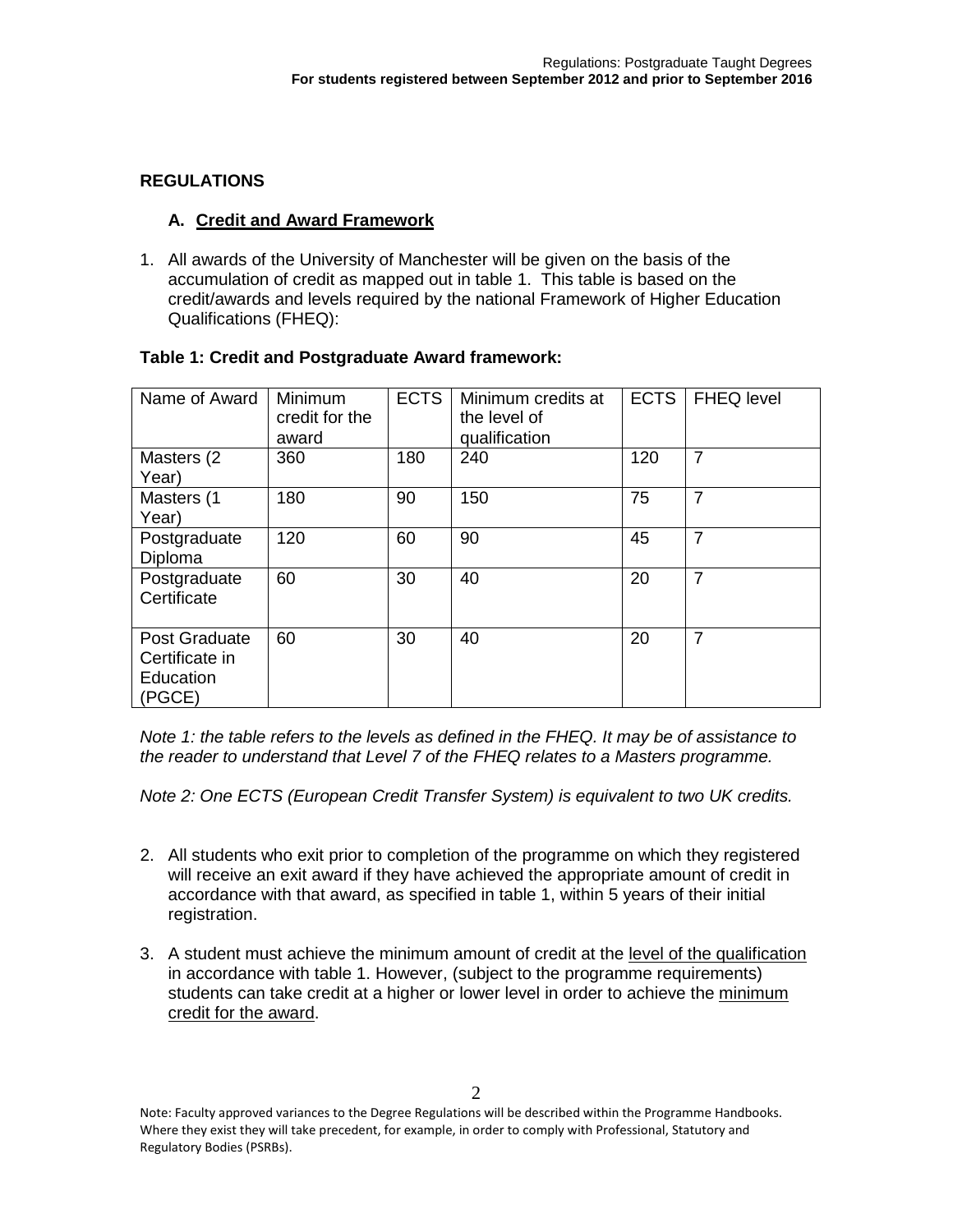## **B. Title of Taught Awards**

4. Titles of degrees can be found in the University's Regulation XI "Titles of Degrees and other Distinctions" at: <http://documents.manchester.ac.uk/display.aspx?DocID=10970>

## **C. Accreditation of Prior Learning - AP(E)L**

- 5. A maximum time limit of 5 years should apply between award and consideration of  $AP(E)L$ .
- 6. Where the Postgraduate Certificate is a standalone programme, AP(E)L will be permitted up to a maximum of 15 credits. Where the Postgraduate Diploma is a standalone programme, AP(E)L will be permitted for up to a maximum of 45 credits. For a Masters award, the maximum amount of credits which can be permitted for AP(E)L is 60.
- 7. Students exiting with a Postgraduate Diploma (or Postgraduate Certificate) may be permitted to rescind this award and 'upgrade' to a Masters (or Postgraduate Diploma) by successfully completing the appropriate further component of the programme providing the following conditions are met:
	- The rescinding occurs within five years of the student's initial registration on their original programme, subject to the programme still being available.
	- An overall pass, at the appropriate standard to assure admission to a Masters programme, was obtained for the Postgraduate Diploma (or Postgraduate Certificate) including any capped or compensated grades.
- 8. Students can receive an exit award if they have AP(E)L credit in their profile, providing their performance at the University of Manchester also satisfies the award requirements in table 1 and at least half of the credits have been awarded by the University of Manchester.
- 9. Schools may stipulate when AP(E)L is not allowed due to Professional Body requirements.

## **D. Assessment and Credit Accumulation**

10. Where students are required to progress to a research element including a 'dissertation' or similar, the programme handbook must state the minimum requirements for progression to this element of the programme.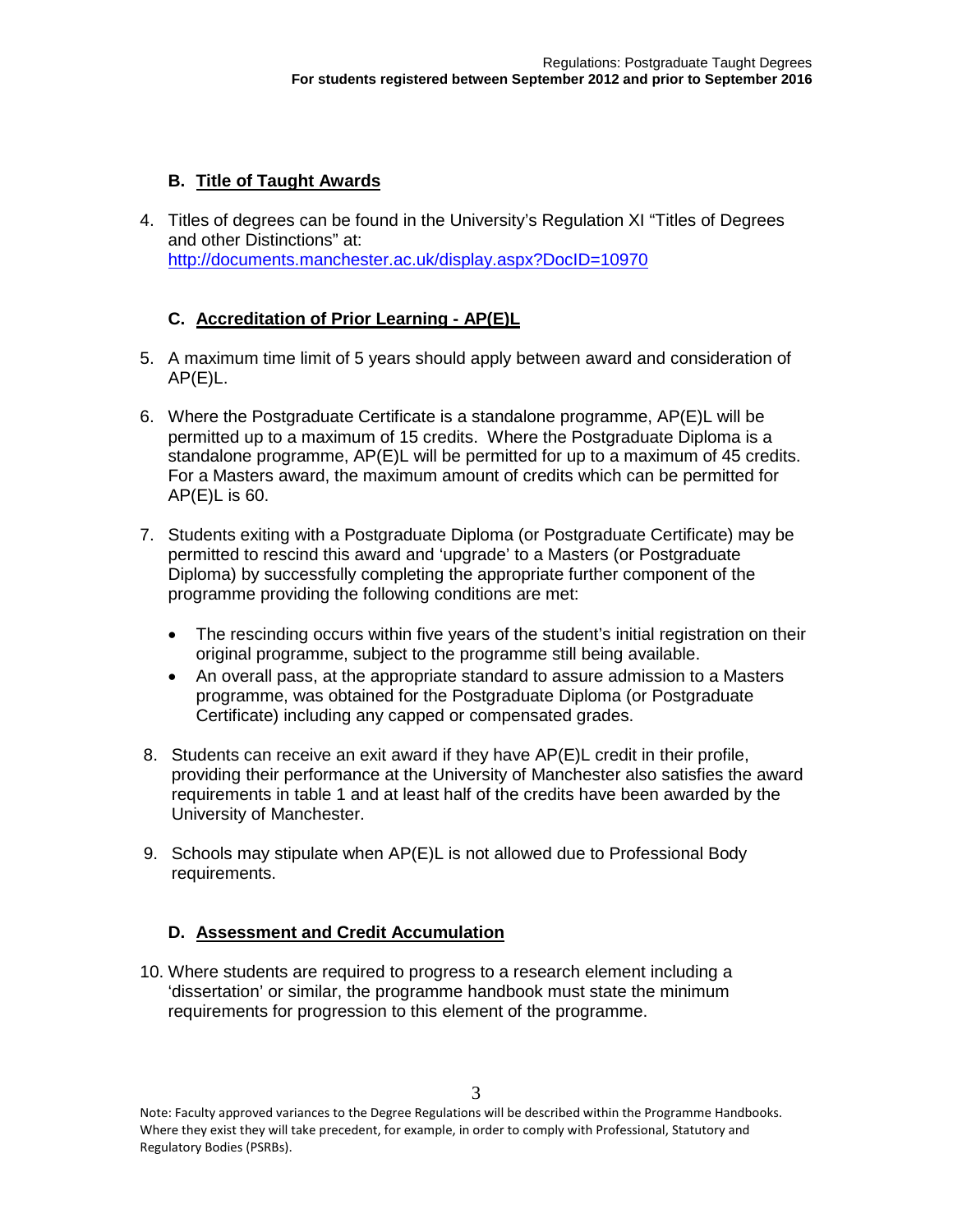- 11. Where a student has failed more than the required credits on the first attempt or fails to qualify for a final award after compensation, referrals or the consideration of mitigation, the Examination Board has the following options at its discretion:
	- Award Exit Award if criteria are met in accordance with table 1.
- 12. Schools may have alternative assessment regulations where these are required by Professional, Statutory and Regulatory Bodies (PSRBs).

### **E. Compensation**

- 13. The compensation zone is defined by the Unit Marking Scheme for Postgraduate Taught students, found in the Guide to the Taught Degree Regulations.
- 14. PGT programmes can be compensated up to 30 credits for PG Diploma/ Masters and 15 credits for a PG Certificate. The number of credits compensated and those referred cannot exceed half the taught credits in total.
- 15. Compensation can only be applied up to the maximum amount specified in E14. Beyond this maximum threshold, the Examination Board will make a decision on which reassessment can be taken.
- 16. Schools can specify when a unit is not compensatable or when PSRB rules take precedent.
- 17. Compensated credit retains the original failed mark and this is used in the weighted average for the calculation of the final classification/ award.
- 18. Referral marks are compensatable.

#### **F. Reassessment**

- 19. Where the overall unit mark is below the compensation zone or the number of compensatable fails has been exceeded, reassessment may be taken, within the credit limitations set out in F23. Reassessment as a result of a fail is known as a 'Referral'. Subsequent attempts as a result of approved and verified mitigating circumstances are known as 'Deferrals'.
- 20. The reassessment must be designed to assess the achievement of the same intended learning outcomes but need not be of the same form as that originally used. The reassessment will normally take place in the same academic year as the original assessment to enable the students to progress as originally intended.
- 21. If an Examination Board has documented evidence that, (a) a student's work or attendance or both have been unsatisfactory, and (b) the student has been formally warned of the unsatisfactory work or attendance but has not shown significant improvement acceptable to the Board, then the Board has the right to refuse the student reassessment. See Ordinances/Regulation XX - [Work and Attendance of](http://documents.manchester.ac.uk/display.aspx?DocID=1895)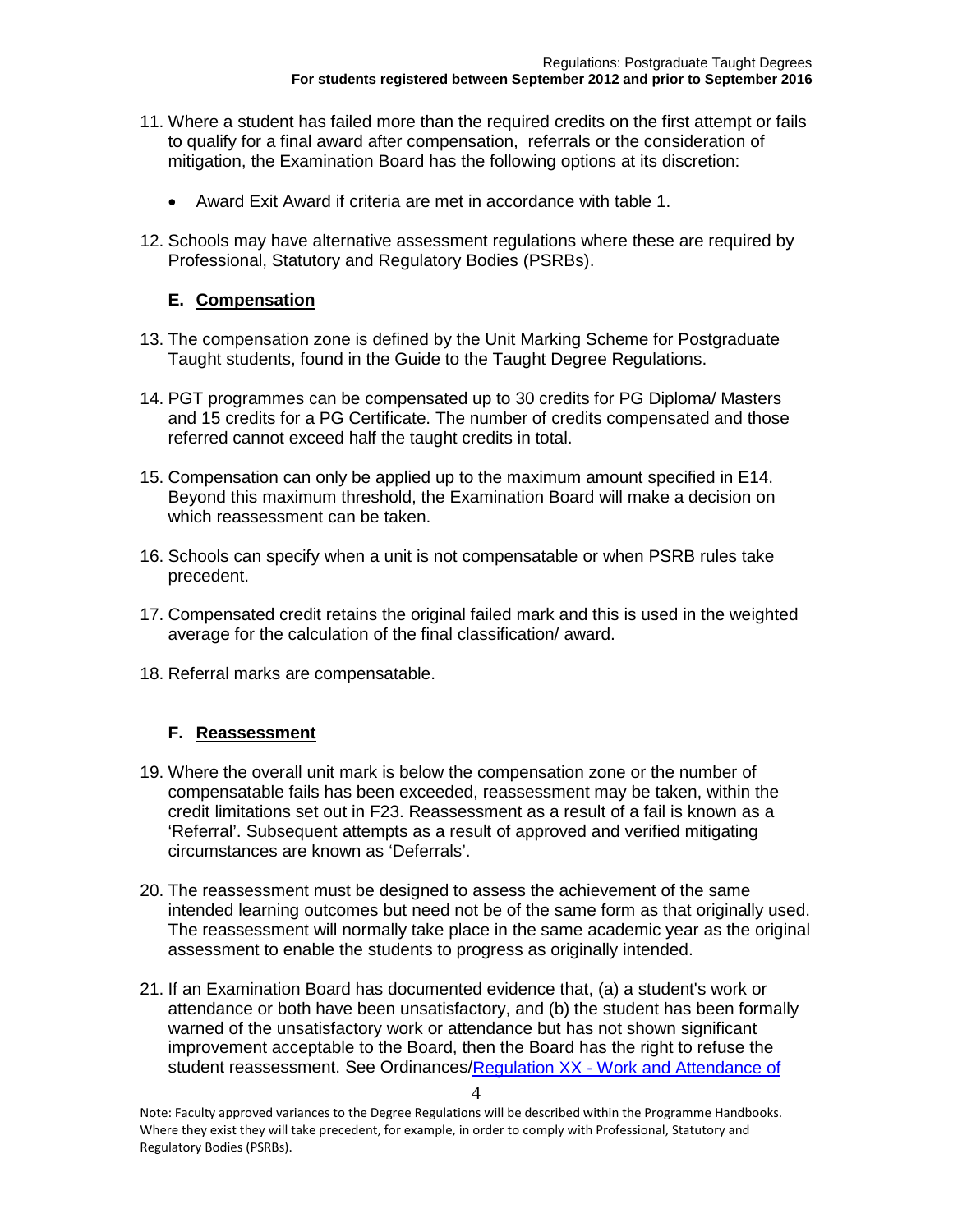#### [Students.](http://documents.manchester.ac.uk/display.aspx?DocID=1895)

- 22. An Examination Board may allow a student one attempt, per unit, at reassessment (two attempts in total). This principle does not apply to attempts with approved and verified mitigating circumstances.
- 23. Postgraduate programmes can be referred in up to half of the taught credits; this includes credits on a PG Certificate or PG Diploma award. Students may also resubmit the dissertation (or equivalent, see F 24) on one occasion. The number of credits referred and those compensated cannot exceed half the taught credits in total.
- 24. When the referred assessment for a postgraduate student includes independent work such as a dissertation or project resubmission, they should be permitted a reasonable amount of time within a maximum of 6 calendar months from the date of the Examination Board. This reassessment of a research/ dissertation element does not contribute to the credit limitations set out in F23.
- 25. Referral pass marks will be capped at the lowest compensatable mark (40) for Postgraduate Taught students, unless the previous mark was within the compensation zone, in which case the original mark will stand. This mark is used in the weighted average mark for the final award. The capped mark is applied to the unit level mark, not the failed element.
- 26. When a student is referred and fails a unit, the first mark stands.
- 27. Students may, in exceptional circumstances, at the discretion of the Examination Board, be allowed to repeat whole units or the entire programme, subject to teaching capacity not being exceeded.

## **G. Exit Awards**

- 28. Once a student has exhausted all the opportunities to retrieve referred assessment they will be given an exit award in accordance with table 1 and as defined in the Programme Specification.
- 29. If a student decides to withdraw, they will automatically be awarded the relevant exit award in accordance with table 1 and as defined in the Programme Specification.

## **H. Classification in postgraduate taught programmes**

**Note: H33 should be agreed and applied consistently across a School. Approval should be sought at School and Faculty level and carefully articulated to the students within that School. For joint programmes, the 'Lead School's' model will apply.**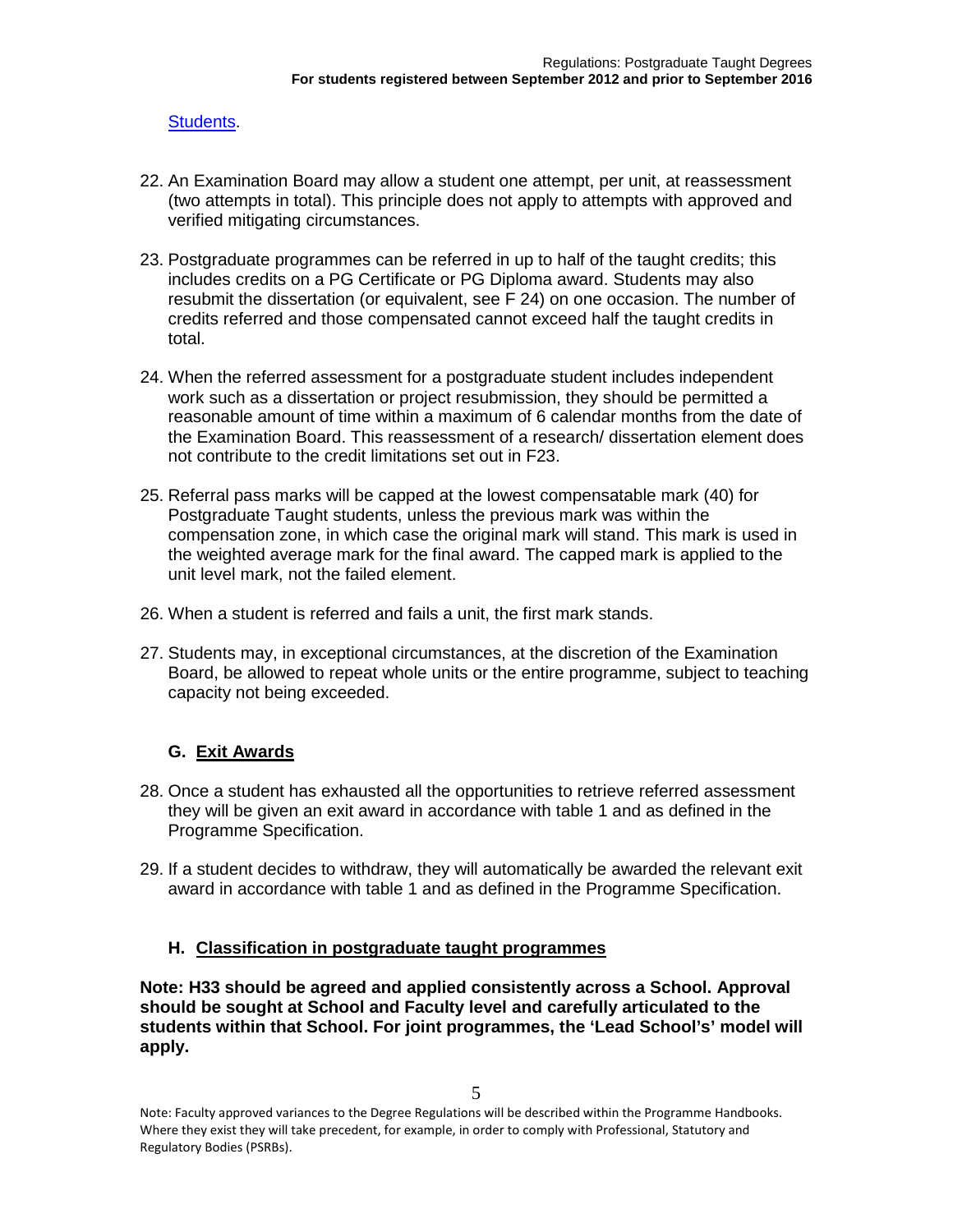- 30. For the award of pass a student must satisfy the minimum credit requirements specified in Table1.
- 31. Classifications for merit and distinction will be calculated on the basis of an average mark, based on the weighted programme as a whole (See Appendix 1, Table A1).
- 32. In order to achieve the award of pass, merit or distinction, a student must have passed the requisite minimum credits listed in Table 1 in accordance with the unit marking scheme and mark descriptors.
- 33. In addition, School may decide to add a further requirement to gain the award of Distinction. Students must achieve an average, of 70% or above in both the taught element and the dissertation.
- 34. Students with credit awarded as a result of a referral or compensated mark will not be eligible for the award of distinction, only a merit or a pass.
- 35. Decisions with regards to 'borderline' classifications for individual students should be resolved using the mechanisms outlined in appendix A.

## **I. Aegrotat Degrees**

36.

The Examination Board may determine from evidence available to it that a candidate for a Postgraduate Taught degree who has been prevented by good cause from completing the final examination or assessment will be awarded a class of degree the Board judges to be suitable, as long as the candidate has gained over half the credits required for the award.

## **J. Examination Board Arrangements**

- 37. There are normally three available assessment opportunities; January, May/ June and Aug/ September within each academic year. It is expected that all reassessment will take place in the academic year in which the assessment was first attempted, exceptions can be made for programmes with 'non standard' admissions cycles.
- 38. There must be an opportunity at the end of every unit of assessment, for a chaired forum to make decisions regarding student's attainment on completed units.
- 39. Examination Boards, to agree student minimum requirement for the achievement of an award, will take place at appropriate points in each academic year, overseen by an External Examiner. Exceptions can be made for programmes with 'non standard' assessment cycles.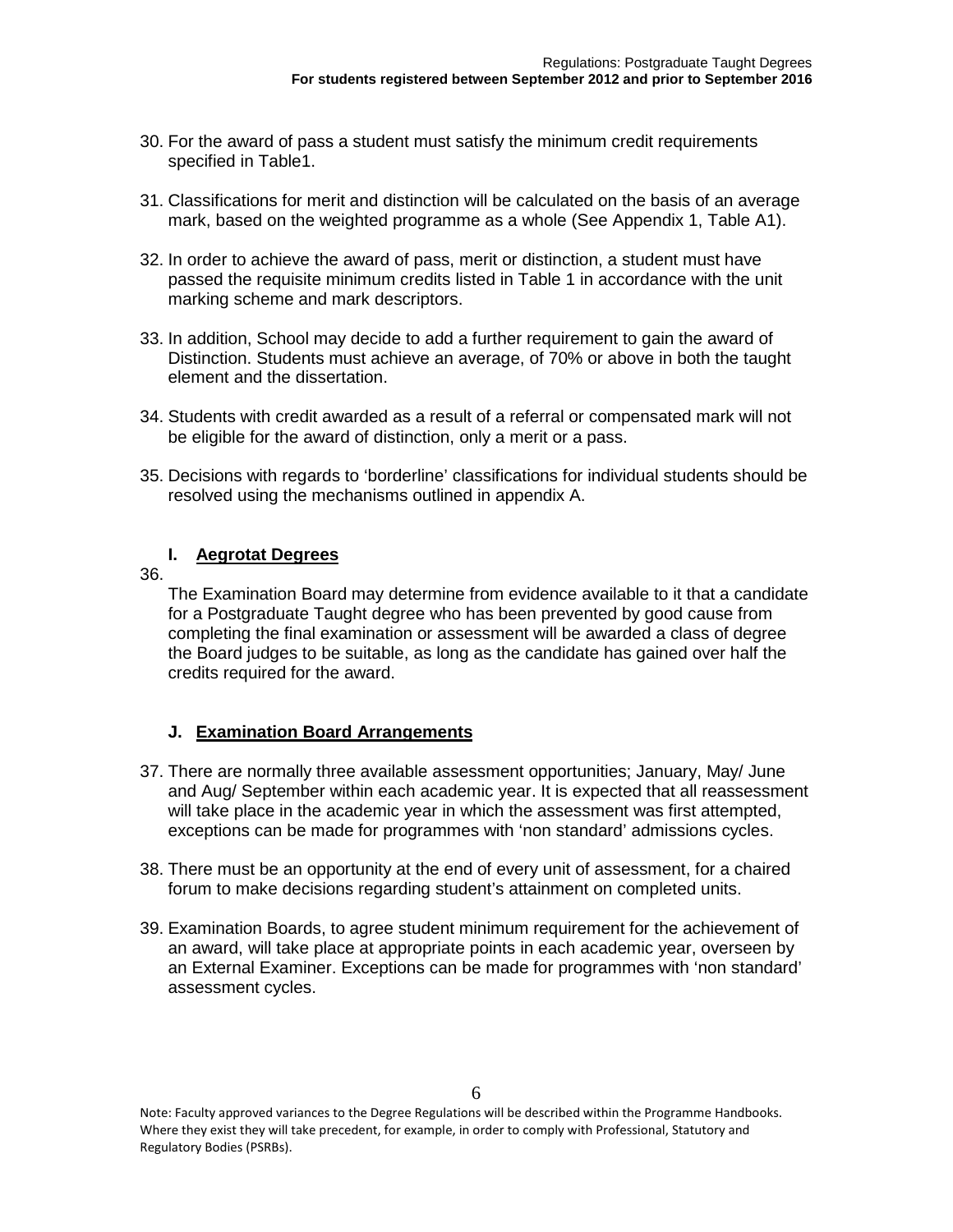# **Appendix A Postgraduate Degree Classification Scheme**

This scheme should be used in conjunction with 'Table 1 of the Postgraduate Taught Degree Regulations'. This table has been extracted from the Framework for Higher Education Qualifications, and students must meet the credit requirements of Table1, prior to the classification being calculated, using the thresholds and boundaries below:

#### **Weightings**

Postgraduate degree classification for the award of merit and distinction are based on the weighted average mark across the programme calculated to one decimal place, where marks for individual course units are recorded as whole numbers (see section H).

#### **Stage 1: Classification Thresholds and Boundaries**

The following boundaries inform classification when the total points falls below a classification threshold.

Table A1 Postgraduate Masters degree classification and boundary zone using total points 0-100 mark range:

| <b>PG Degree</b><br>classification- Masters<br>based on 180 credits | Classification<br>thresholds: average<br>mark (mark range 0<br>to 100)                                                      | Boundary zone<br>average | Boundary Zone<br>H33 (separating<br>the average for<br>taught and<br>research<br>elements)         |
|---------------------------------------------------------------------|-----------------------------------------------------------------------------------------------------------------------------|--------------------------|----------------------------------------------------------------------------------------------------|
| <b>Distinction</b>                                                  | 70.0                                                                                                                        | 68.0 to 69.9             | Either taught or<br>research is 70.0<br>or above, while<br>the other is<br>between 68.0 to<br>69.9 |
| Merit                                                               | 60.0                                                                                                                        | 58.0 to 59.9             | <b>NA</b>                                                                                          |
| Pass                                                                | 59.9 or less providing<br>the credit<br>requirements of Table<br>1 in the 'Credit and<br>Award Framework'<br>have been met. | <b>NA</b>                | <b>NA</b>                                                                                          |

Note: Faculty approved variances to the Degree Regulations will be described within the Programme Handbooks. Where they exist they will take precedent, for example, in order to comply with Professional, Statutory and Regulatory Bodies (PSRBs).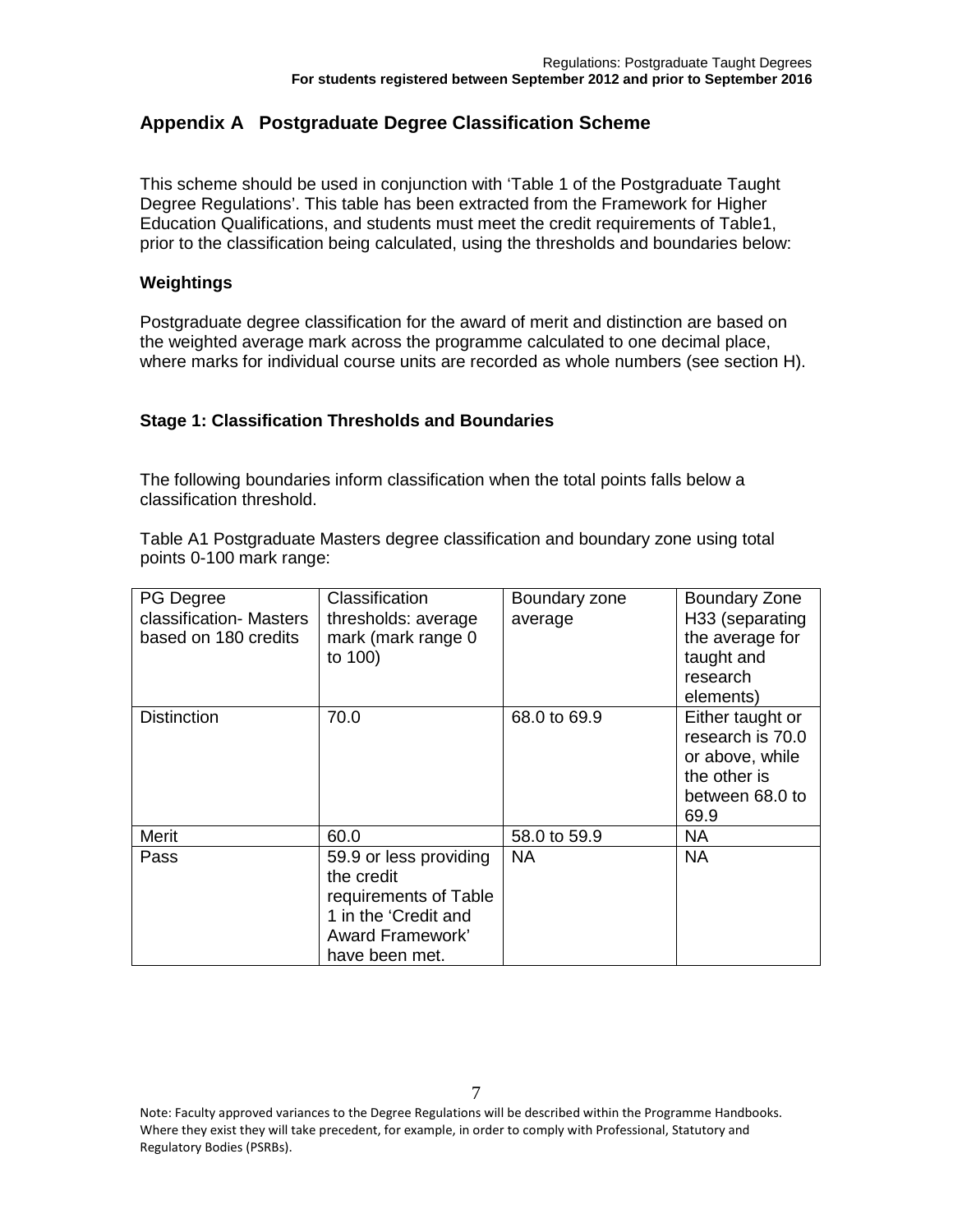#### **Consideration of postgraduate masters students within the boundary zone by mark distribution**

The following process applies to reach decisions on borderline cases:

After allowances have been made for mitigating circumstances, a students whose total mark at the first assessment is within the boundary zone specified above, must be awarded the higher degree classification as long as the following are satisfied (see also notes on AP(E)L):

- For the award of distinction, all course units must have been passed at the first attempt without any compensation.
- 120 out of 180 credits are equal to/ or higher than the final award.

Where Schools have decided to implement H33, after allowances have been made for mitigating circumstances, decisions at the boundary of a 'Distinction', should be made as long as the following are satisfied (see also notes on AP(E)L):

- For consideration of a student in the boundary zone for the award of distinction, the student should have passed either the 'taught' **or** 'research' element at the level of a 'distinction' and the other element must be in the boundary zone, as defined in table A1.
- All course units must have been passed at the first attempt without any compensation.
- Either the overall average is equal to or above 70.0; or 120 out of 180 credits are equal to or above 70.0.

#### **Stage 2: Mark Review**

If a student is in the boundary zone and does not satisfy the additional criteria, Schools may apply a further stage of 'Mark Review' by asking the External Examiner to oversee a review of the marks of submitted work.

#### **Taught Masters Postgraduate Diploma and Postgraduate Certificate degree classification scheme using 0-100 mark range**

Award of Postgraduate Diploma and Postgraduate certificate degree is based upon credit accumulation using a pass mark of 40% (see table 1 for credit requirements) for which there is no classification other than pass/fail.